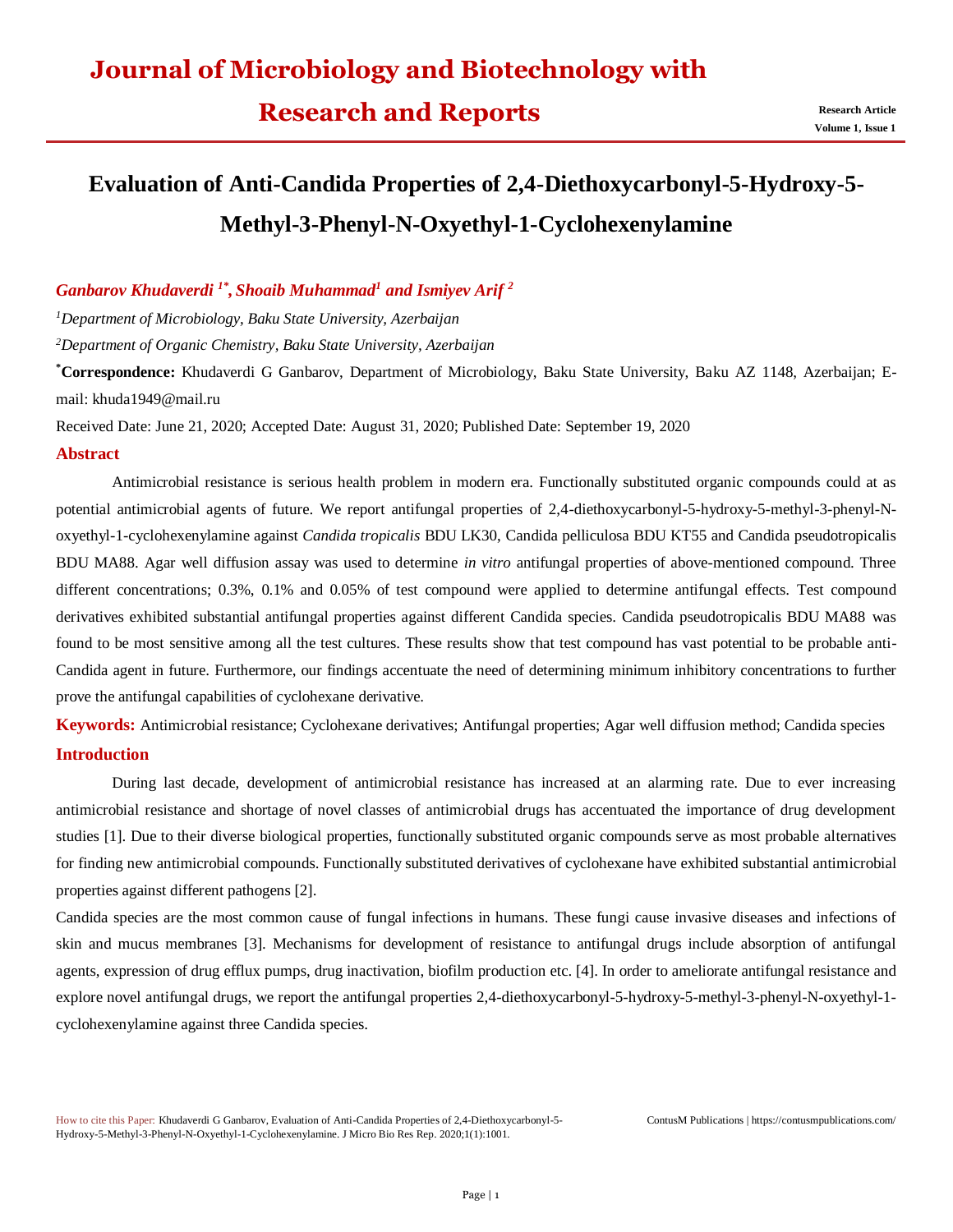#### **Materials and Methods**

Functionally substituted cyclohexane derivative i.e. 2,4-Diethoxycarbonyl-5-hydroxy-5-methyl-3-phenyl-N-oxyethyl-1 cyclohexenylamine was taken from Department of Organic Chemistry, Baku State University Azerbaijan. The structure of test compound is shown in Figure 1. *In vitro* antifungal properties were determined against three Candida species. All the test cultures were obtained from our own collection at Department of Microbiology, Baku State University Azerbaijan. Test cultures included Candida tropicalis BDU LK30, Candida pelliculosa BDU KT55 and Candida pseudotropicalis BDU MA88.



**Figure 1:** Structure of 2,4-diethoxycarbonyl-5-hydroxy-5-methyl-3-phenyl-N-oxyethyl-1-cyclohexenylamine [5].

Sabouraud Dextrose Agar (SDA) was used to determine antifungal activities of test compound. Standard agar well diffusion method [6] was used to determine antibacterial properties of test compound at three different concentrations i.e. 0.3%, 0.1% and 0.05%. Due to its inert nature, Dimethyl sulphoxide (DMSO) was used as solvent to dissolve the test compounds. Briefly, 100 µL of 24-hour fresh broth culture (0.5 McFarland) of each fungal species was aseptically spread over agar surface. Wells with diameter 8 mm were punched aseptically in the agar plate by cork borer and 150 µL of test compound was added in each well. Agar plates were incubated at 30°C for 72 hours. After incubation, zone of inhibition was recorded carefully. All the experiments were performed thrice and DMSO was used as control.

#### **Results and Discussion**

2,4-Diethoxycarbonyl-5-hydroxy-5-methyl-3-phenyl-N-oxyethyl-1-cyclohexenylamine have demonstrated substantial antifungal properties against different Candida species. Results of agar well diffusion method are shown in Figure 2. Test compound exhibited antifungal properties against all the test cultures at 0.3% and 0.1% concentration. Candida pseudotropicalis BDU MA88 was found to be most sensitive among all the test cultures (average zone of inhibition 20.3 mm and 16.3 mm at 0.3% and 0.1% concentration respectively). Test compound was found to be even active at 0.05% concentration against Candida pseudotropicalis BDU MA88. Candida tropicalis BDU LK30 and Candida pelliculosa BDU KT55 were found to be resistant at 0.05% concentration. Candida tropicalis BDU LK30 was found to be least sensitive (average zone of inhibition 15.3 mm and 13 mm at 0.3% and 0.1% concentration respectively) test compound. Test compound was moderately active against Candida pelliculosa BDU KT55 (average zone of inhibition 19.7 mm and 16 mm at 0.3% and 0.1% concentration respectively).

How to cite this Paper: Khudaverdi G Ganbarov, Evaluation of Anti-Candida Properties of 2,4-Diethoxycarbonyl-5- Hydroxy-5-Methyl-3-Phenyl-N-Oxyethyl-1-Cyclohexenylamine. J Micro Bio Res Rep. 2020;1(1):1001.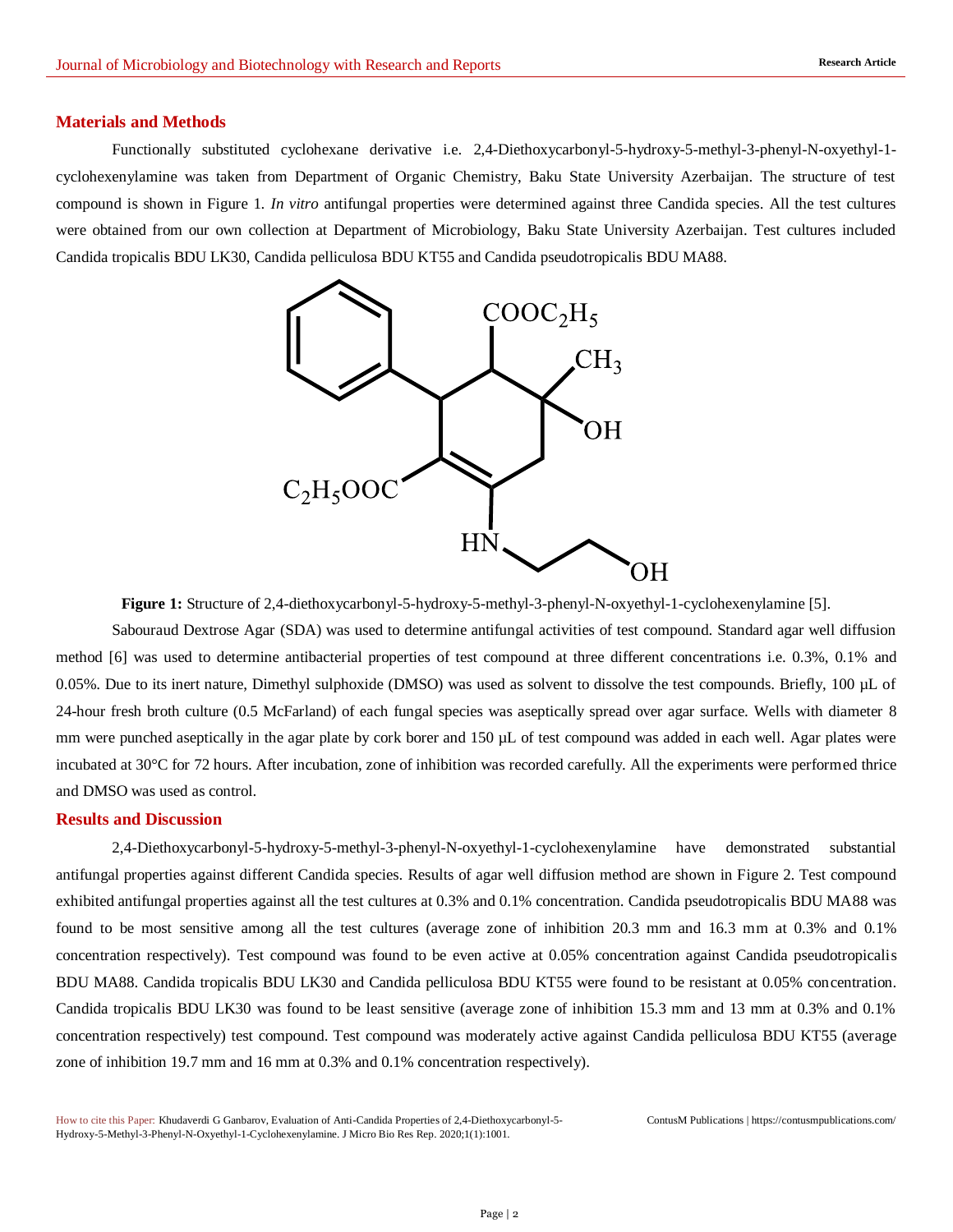

**Figure 2:** Antifungal properties of test compound.

Our results are concurrent with findings of Shoaib 2019, who also showed that Candida pseudotropicalis BDU MA88 was most susceptible yeast against cyclohexane tosyloxyimine derivative. Our findings contradict with results of [7,8]. Both of these studies demonstrated that functionally substituted cyclohexane derivatives were found to be inactive against three different Candida species. This might be attributed to difference in nature of substituted functional group on cyclohexane ring. Thus, antifungal profile of 2,4-diethoxycarbonyl-5-hydroxy-5-methyl-3-phenyl-N-oxyethyl-1-cyclohexenylamine exhibits that test compound has huge potential to act as probable anti-Candida agent in future.

#### **References**

- 1. [Arif I, Shoaib M, Ganbarov K, Agayeva N. Synthesis and antimicrobial activity of novel toluenesulfonyl derivatives of](http://jomardpublishing.com/UploadFiles/Files/journals/ABES/V4N2/Ismiyev%20et%20al.pdf)  [pyrazoles annelated with a polyfunctional cyclohexane ring. Advances in Biology & Earth Sciences. 2019;4\(2\):88-92.](http://jomardpublishing.com/UploadFiles/Files/journals/ABES/V4N2/Ismiyev%20et%20al.pdf)
- 2. [Shoaib M, Israyilova AA, Ganbarov K. Cyclohexane and its functionally substituted derivatives: important class of organic](https://www.researchgate.net/publication/336581097_CYCLOHEXANE_AND_ITS_FUNCTIONALLY_SUBSTITUTED_DERIVATIVES_IMPORTANT_CLASS_OF_ORGANIC_COMPOUNDS_WITH_POTENTIAL_ANTIMICROBIAL_ACTIVITIES)  [compounds with potential antimicrobial activities. JMBFS. 2019;9\(1\):84-7.](https://www.researchgate.net/publication/336581097_CYCLOHEXANE_AND_ITS_FUNCTIONALLY_SUBSTITUTED_DERIVATIVES_IMPORTANT_CLASS_OF_ORGANIC_COMPOUNDS_WITH_POTENTIAL_ANTIMICROBIAL_ACTIVITIES)
- 3. Shoaib M. Antifungal activities of diethyl-2, 4-dicyano-3-(4-chlorophenyl)-8-morpholino-6-oxybicyclo- [3.2.1] octane-2,4 dicarboxylate. 9th International conference on innovative approaches in modern biology. Baku State University, Azerbaijan; 2019, p.120.
- 4. [Seneviratne CJ, Rajan S, Wong SS, Tsang DN, Lai CK, Samaranayake LP, et al. Antifungal susceptibility in serum and](https://pubmed.ncbi.nlm.nih.gov/26955369/)  [virulence determinants of Candida bloodstream isolates from Hong Kong. Front Microbiol. 2016;7:216.](https://pubmed.ncbi.nlm.nih.gov/26955369/)
- 5. [Kriven'ko AP, Kozlova EA, Grigor'ev AV, Sorokin VV. Regio selective ethanol amination and ketalization of 3-Ph-2,4](https://www.ncbi.nlm.nih.gov/pmc/articles/PMC6146885/) [diacetyl \(diethoxycarbonyl\)-5-hydroxy-5-methylcyclohexanones. Molecules. 2003;8\(2\):251-5.](https://www.ncbi.nlm.nih.gov/pmc/articles/PMC6146885/)
- 6. Balouiri M, Sadiki M, Ibnsouda SK. Methods for in vitro [evaluating antimicrobial activity: A review. J Pharm Anal.](https://pubmed.ncbi.nlm.nih.gov/29403965/)  [2016;6\(2\):71-9.](https://pubmed.ncbi.nlm.nih.gov/29403965/)
- 7. [Shoaib M. Synthesis, Antibacterial and Antifungal Properties of Cyclohexane Tosyloxyimine Derivative. J Microbiol](https://medwinpublishers.com/OAJMB/OAJMB16000150.pdf)  [Biotechnol. 2019;4\(3\):000150.](https://medwinpublishers.com/OAJMB/OAJMB16000150.pdf)